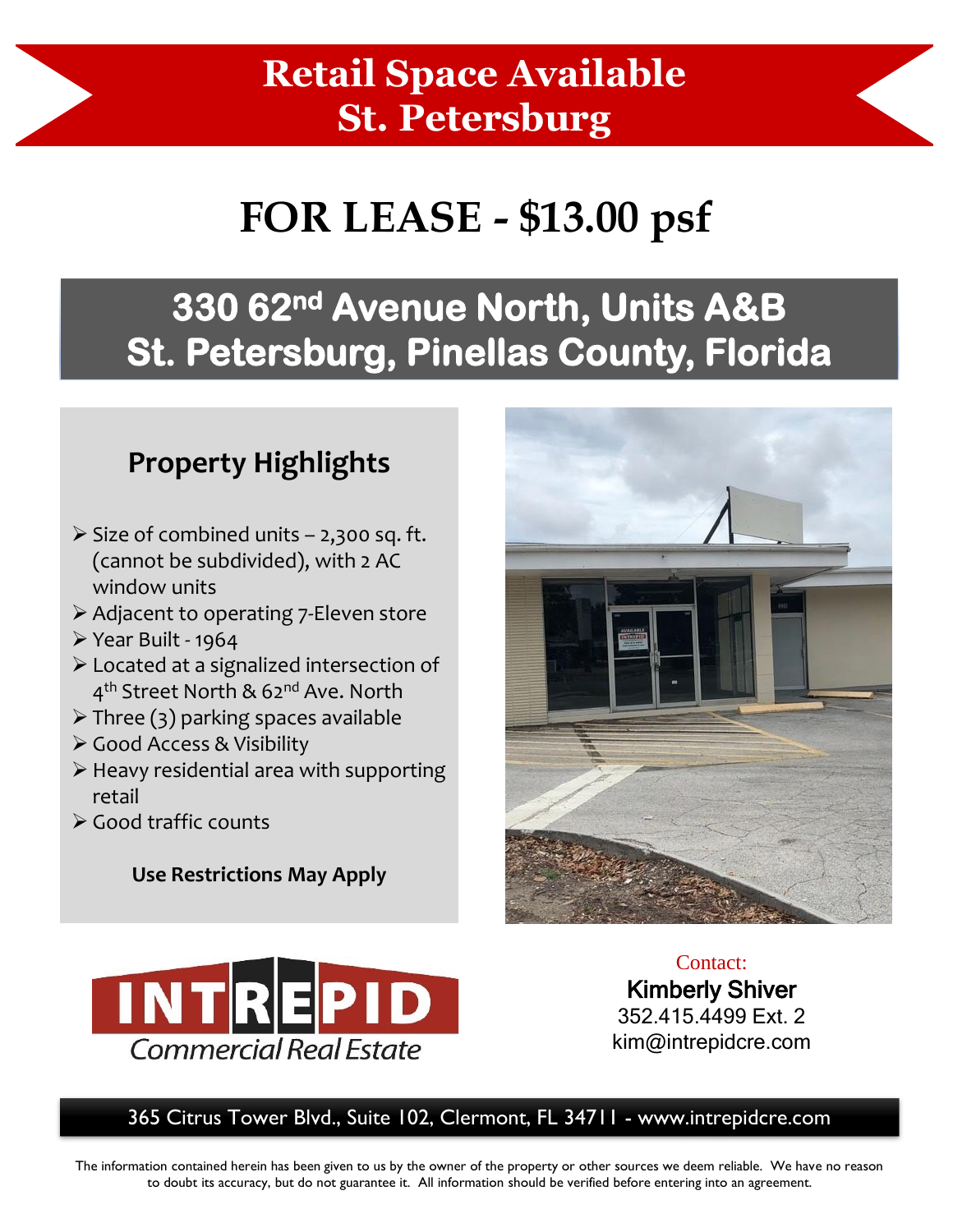## **Overhead Aerial**





Contact: Kimberly Shiver 352.415.4499 Ext. 2 kim@intrepidcre.com

365 Citrus Tower Blvd., Suite 102, Clermont, FL 34711 - www.intrepidcre.com

The information contained herein has been given to us by the owner of the property or other sources we deem reliable. We have no reason to doubt its accuracy, but do not guarantee it. All information should be verified before entering into an agreement.